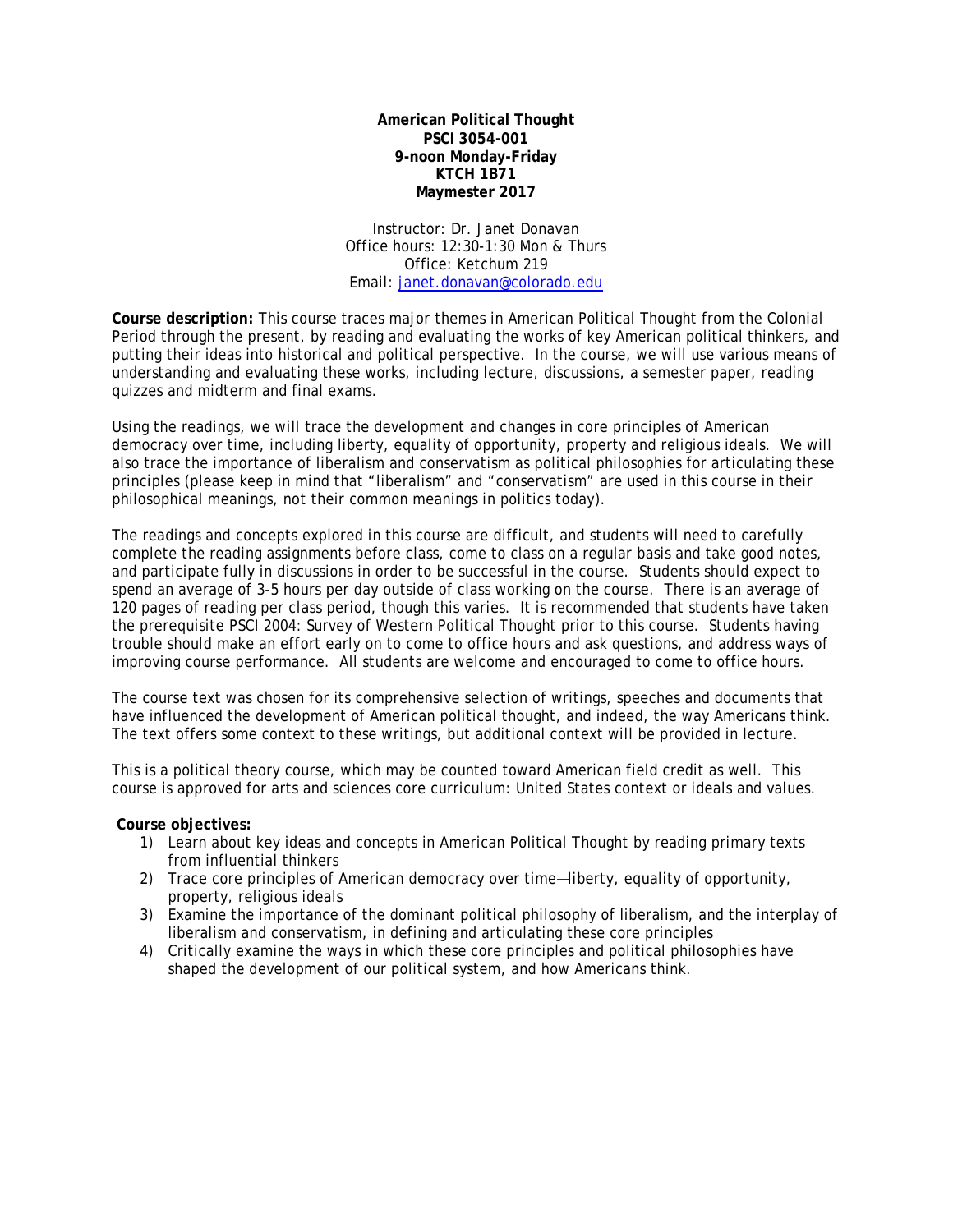**Grading and scale:**

| Midterm exam               | 25        | 93-100    | А     |
|----------------------------|-----------|-----------|-------|
| Reading quizzes            | 10        | 90-92     | А-    |
| Paper                      | 25        | 88-89     | $B+$  |
| <b>Final Exam</b>          | 25        | 83-87     | B     |
| Attendance & Participation | 15<br>100 | 80-82     | B-    |
| Total                      |           |           |       |
|                            |           | 78-79     | $C+$  |
|                            |           | 73-77     | C     |
|                            |           | 70-72     | $C -$ |
|                            |           | 60-69     | D     |
|                            |           | $\leq 59$ | F     |

#### **Required Text:**

Isaac Kramnick and Theodore Lowi, eds. *American Political Thought: A Norton Anthology.* Norton: New York. ISBN-13: 978-0-393-92886-0

### Course Requirements:

**Midterm exam:** All students must take the midterm exam in class on Tuesday, May 23. The exam will consist of a combination of term identifications and essay questions. A study guide will be provided on Friday, May 19. The exam is worth 25 points of the final grade and is required to receive a passing grade in the course. Make-up exams will be given only in cases of documented medical or family emergency, religious observances or university absences related to participation in universitysanctioned activities. If it is physically possible, the instructor must be notified in advance an emergency. All make-ups are at the instructor's discretion and would be in a different format than the original.

**Reading quizzes:** We will have 6 reading quizzes over the course of the class, worth 2 points each. These quizzes are unannounced pop quizzes, with the purpose of holding students accountable for completing the readings before class begins. There are no make-ups for reading quizzes. The lowest score on the quizzes will be dropped.

**Paper:** Each student will choose from a list of topics and complete a 4-5 page paper, double-spaced, in a standard font with 1" margins. The paper must include a bibliography, which does not count toward the page requirement. More information on the paper is provided in a separate document.The paper is worth 25 points of the final grade, and is required to receive a passing grade in the class. The paper must be submitted both in class and electronically via D2L on Tuesday, May 30. Students are responsible for the electronic document being readable. Late papers will receive a 1 point deduction per day. Papers will not be accepted after Thursday, June 1.

**Final exam:** All students must take the final exam on Friday, June 2 during our scheduled class time. The final will consist of term identifications and essay questions. One essay question will be comprehensive; the rest of the exam will cover material since the midterm. The exam is worth 25 points of the final grade and is required to receive a passing grade in the course. Make-up finals will be given only in cases of documented medical or family emergency, religious observances or university absences related to participation in university-sanctioned activities.Again, if it is physically possible, the instructor must be notified in advance of such an emergency. All make-ups are at the instructor's discretion and would be in a different format than the original.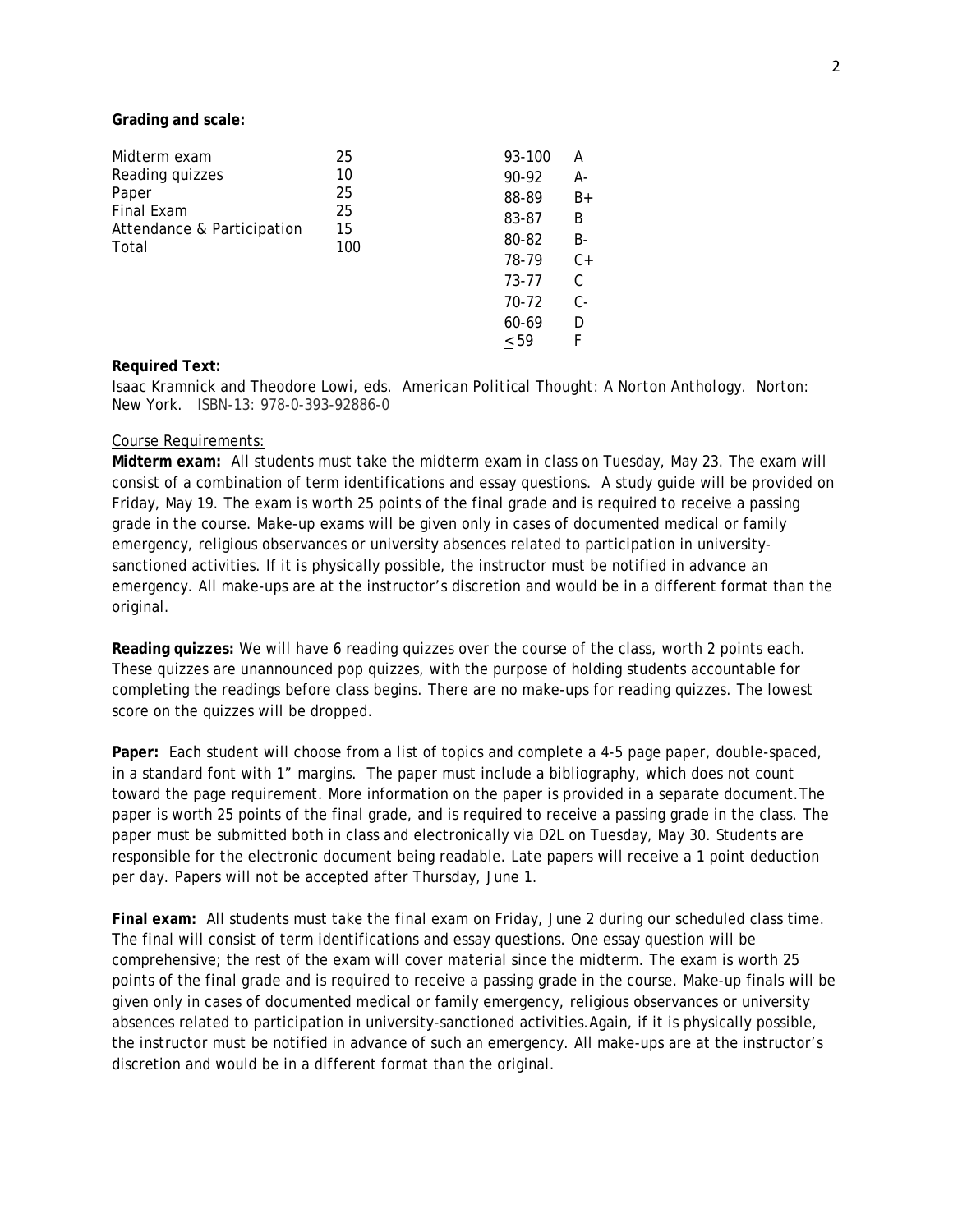**Attendance:** Students are required to attend class regularly for the entire class period. Only documented medical or family emergencies, religious observances or university absences related to participation in university-sanctioned activities will be excused. Because this is an intensive course, with each day being the equivalent of a week in a regular semester, there are no "free" absences. Students are required to be in class every day for the entire time and are expected to participate in class discussions. Attendance is valued at total of 15 points, and one point will be deducted per absence. Students may also lose points for being late, leaving early, or missing part of the class.

### Course policies:

**Course communications:** Email is the official mode of communication for the University of Colorado at Boulder. Students are required to regularly check their university-registered email (at least every 48 hours) for updates regarding the course. Students are responsible for receiving any messages sent by the instructor to the class email list, or individually to the student. Students are responsible for ensuring that any email sent by the student to the instructor or TA is received. In addition, students are responsible for checking the D2L site for the course regularly.

**Contacting the Instructor:** Please feel free to contact me with questions about the course. The best ways to reach me are to come by office hours, or to email. I always answer email within 48 hours, so if you do not receive a reply, that means I did not get your email and you should try to contact me again. When addressing me, please address me in person or in email as Janet, Dr. Donavan or Professor Donavan.

**Course Etiquette:** Students are expected to come to class on time and stay the entire time. If it is necessary to come late or leave early, please let me know in advance. If your schedule does not permit you to be on time and in class on a regular basis, please take another course. Students are expected to be respectful of each other and of the instructor; lively debate is encouraged, but personal attacks are prohibited. These guidelines should be obvious, and they will help to make the course a more enjoyable experience for all. For more information on University requirements regarding classroom behavior please see<http://www.colorado.edu/policies/classbehavior.html> and at [http://www.colorado.edu/studentaffairs/judicialaffairs/code.html#student\\_code.](http://www.colorado.edu/studentaffairs/judicialaffairs/code.html#student_code)

**Electronic Devices:** Electronic devices, including computers, tablets and mobile phones, are prohibited in class. The use of these devices causes serious disruption in class and affects the learning of other students. Computers, phones and other devices must be turned off and put away during class. Exceptions to this policy are at the instructor's discretion.

**Honor code**: All students of the University of Colorado at Boulder are responsible for knowing and adhering to the academic integrity policy of this institution. Violations of this policy may include: cheating, plagiarism, aid of academic dishonesty, fabrication, lying, bribery, and threatening behavior. In this course, students will receive a 0 on any assignment in which the honor code is violated. In addition, all incidents of academic misconduct shall be reported to the Honor Code Council (honor@colorado.edu; 303-725-2273). Students who are found to be in violation of the academic integrity policy will be subject to both academic sanctions from the faculty member and nonacademic sanctions (including but not limited to university probation, suspension, or expulsion). Other information on the Honor Code can be found at<http://www.colorado.edu/policies/honor.html> and at [http://www.colorado.edu/academics/ honorcode](http://www.colorado.edu/academics/honorcode)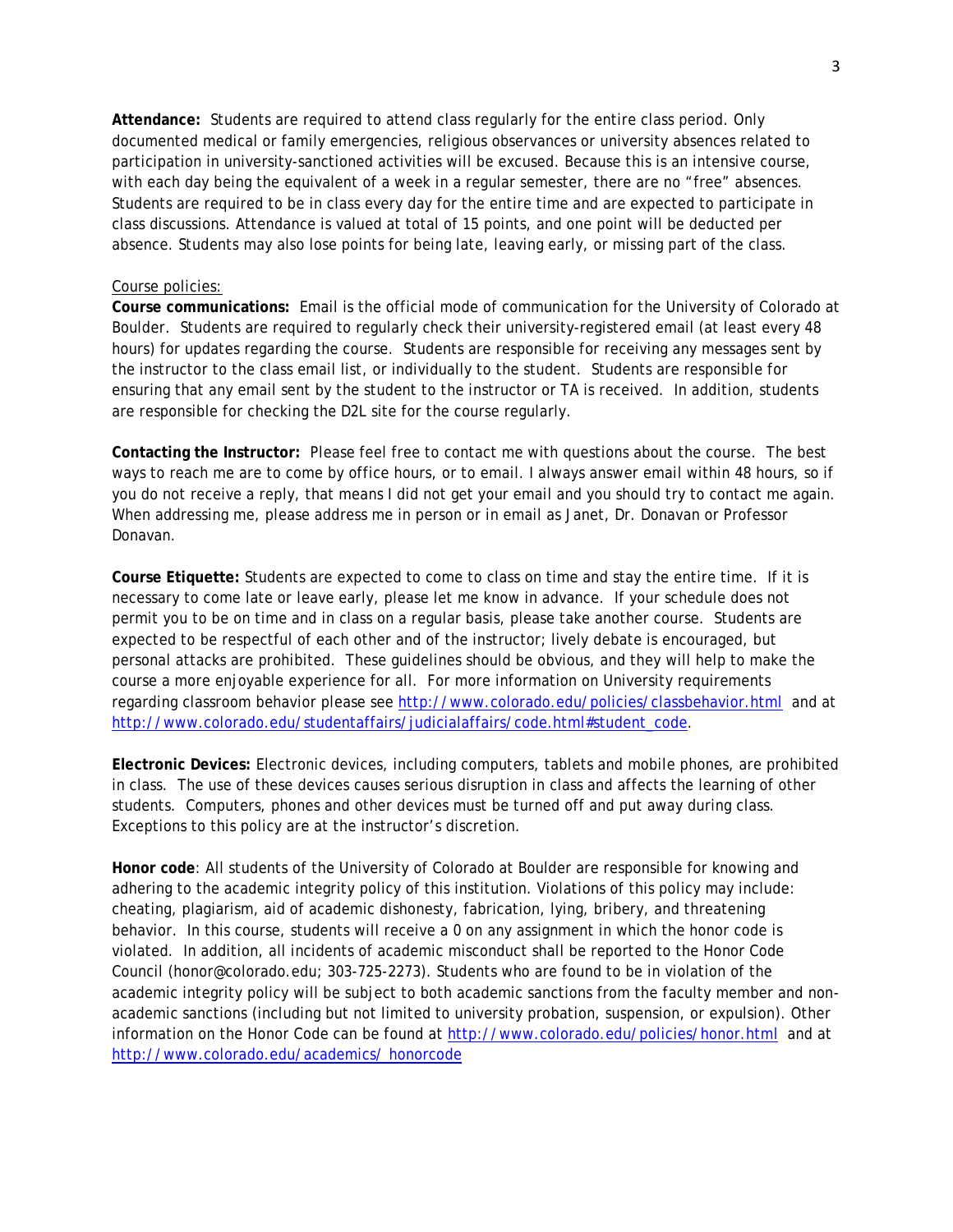**Students with disabilities:** If you qualify for accommodations because of a disability, please submit to me a letter from Disability Services in a timely manner so that your needs may be addressed. Disability Services determines accommodations based on documented disabilities. Contact: 303-492-8671, Willard 322, and [http://www.Colorado.EDU/disabilityservices.](http://www.colorado.edu/disabilityservices)

**Religious observances:** Students with religious observances that conflict with course requirements will be accommodated whenever possible. In order to ensure such accommodation, students must notify the instructor within the first 2 weeks of the course to allow time to make such arrangements. For more information on the University policy, please se[ehttp://www.colorado.edu/policies/fac\\_relig.html](http://www.colorado.edu/policies/fac_relig.html)

**Discrimination and harassment**: The University of Colorado at Boulder policy on Discrimination and Harassment, the University of Colorado policy on Sexual Harassment and the University of Colorado policy on Amorous Relationships apply to all students, staff and faculty. Any student, staff or faculty member who believes s/he has been the subject of discrimination or harassment based upon race, color, national origin, sex, age, disability, religion, sexual orientation, or veteran status should contact the Office of Discrimination and Harassment (ODH) at 303-492-2127 or the Office of Judicial Affairs at 303-492-5550. Information about the ODH, the above referenced policies and the campus resources available to assist individuals regarding discrimination or harassment can be obtained at <http://www.colorado.edu/odh>

# Reading Schedule:

Readings are to be completed BEFORE class on the assigned day. Week 1 Monday, May 15: Introduction to course, pass out syllabus, Colonial roots of APT Tuesday, May 16: Colonial roots of APT, Political theory of the Revolution Readings: p. 1-23 (through Winthrop), p. 53-89 (begin with Franklin), p. 91-154 Wednesday, May 17: The Constitution and its critics Readings: p. 155-283 Thursday, May 18: The Federalist and Jeffersonian visions, Jacksonian democracy Readings: p. 285-366 (through Danbury Baptist), p. 375-381 (through VA and KY Res), p. 389-464 Friday, May 19: Individualism and democracy, Women in the early republic, Slavery and free labor Readings: p. 465-577 (through Grimke) Week 2

Monday, May 22: Slavery and free labor

Readings: p. 577 (from Weld)-685

Tuesday, May 23: Midterm exam in class

Wednesday, May 24: Social Darwinism, Intellectuals and populism, Voices of dissent Readings: p. 687-729 (through Sumner), 740-764 (through Bellamy), 773-779 (through Sociocracy), 809-877 (through Gilman)

Thursday, May 25: Empire and Race

Readings: p. 893-987

Friday, May 26: The Progressive Era

Readings: p. 988-1113